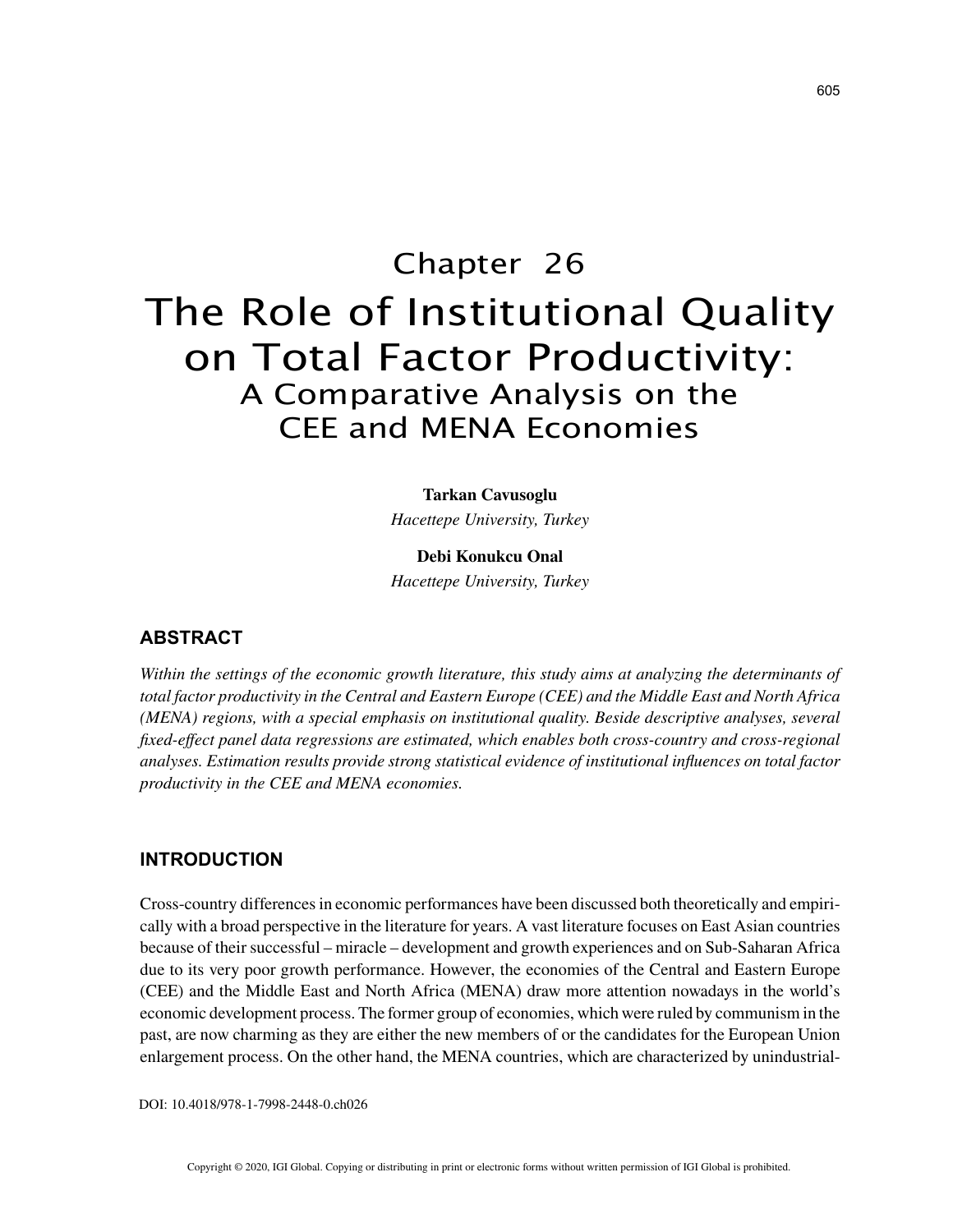ized state-oriented economies and by the Islamic structure (except for Israel), have high potential for growth and development owing to the abundance of natural resources, unless their economic and social reforms are disrupted by the unstable political environment of the region. Although these two groups of countries have almost similar scopes of economic development and growth, the degree of vulnerability to internal and external shocks is considerably different due to their distinct sociocultural environments and geographical locations, which, in fact, shape their institutional structure. Hence, one expects both cross-country and cross-regional income disparities to exist between the CEE and MENA regions, driven by various qualitative factors beside their physical- and human-capital endowments, and thus, reflected in their total factor productivity levels.

Along with the development of the endogenous growth theory by the mid-1980s, a wide variety of factors are considered to be the competing determinants of economic performance, beside the conventional factors of production, i.e., capital and labor. Particularly, the institutional aspects of the economic performance have become one of the recent concerns of the researches in the literature with the emphasis that institutions are the essential determinant of the growth potential of the economies, which set the rules of the economic exchange and the market mechanism. In this respect, in many studies, sources of growth that cannot be explained by the capital- and labor-accumulation are attributed to changes in the structural factors involving the institutions, geographies and the cultures. Thus, the total factor productivity growth, which is known to be the residual component of economic growth in the Cobb-Douglas type output models, stands as the most relevant growth element through which the structural factors can influence the growth performance of the economies. In the relevant literature, the structural factors that reflect the quality of institutions in a society are basically (i) the level of democracy, reflected by the extent of the civil liberties and political rights, (ii) the goodness of government services, resulting from fine bureaucracy, low corruption and sound legal system, (iii) the risks for entrepreneurs, due to government instability, poor socioeconomic conditions, and low investment profile. Weakness in any one of these factors is expected to slow down total factor productivity growth in an economy, possibly due to the increased transaction costs, which propagate inefficiency in resource allocation and curb economic growth accordingly. Institutional deficiencies constitute obstacles against entrepreneurship and innovative incentives, by discouraging the flow and the mobility of resources in the economy. Therefore, in the recent analyses of the institutional influences on growth performance in the literature, changes in the total factor productivity component of economic growth are argued to be a more relevant aggregate than the factor accumulation component.

The objective of this chapter is to provide a comparative analysis of the growth dynamics in the CEE and MENA countries in the last two decades, particularly, based on their total factor productivity differentials, with the following research questions in the mind: (i) In what respects do the sources of growth in these two regions diverge from those in other regions of the world? (ii) What is the share of the contribution of the total factor productivity growth to economic growth rate in these two regions? (iii) What are the demographic, economic and political particularities that are expected to shape the institutional quality of the two regions? (iv) Can prevailing institutional quality differences in these regions explain their total factor productivity differentials? (v) Which of the institutional factors appear as the major driving forces of the total factor productivity changes in these regions? The sample period of the study is limited to the 1990-2011 period due to the unavailability of a long-span comparable data. The period in question coincides with structural reforms in most of the MENA countries, and with reforms of transition to a post-communist era in CEE. Hence, economic performances and growth related issues have gained great importance for both of the regions from the 1990s onwards.